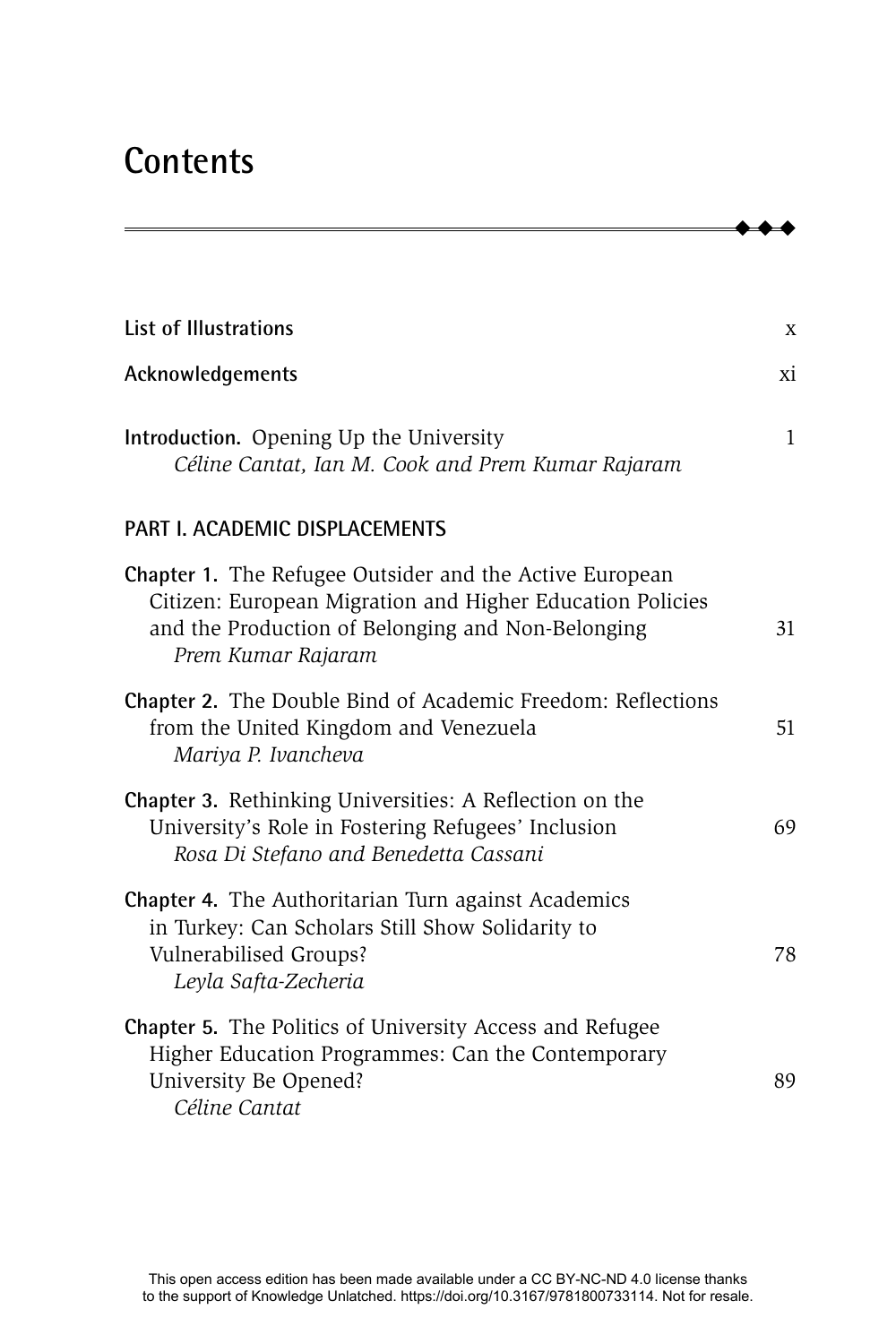## **PART II. RE-LEARNING TEACHING**

| Chapter 6. 'Can We Think about How to Improve the World?'<br>Designing Curricula with Refugee Students<br>Mwenza Blell, Josie McLellan, Richard Pettigrew<br>and Tom Sperlinger                                                | 111 |
|--------------------------------------------------------------------------------------------------------------------------------------------------------------------------------------------------------------------------------|-----|
| Chapter 7. Experts by Experience: The Scope and Limits of<br>Collaborative Pedagogy with Marginalised Asylum Seekers<br>Rubina Jasani, Jack López, Yamusu Nyang, Angie D.,<br>Dudu Mango, Rudo Mwoyoweshumba and Shamim Afhsan | 123 |
| Chapter 8. What Happens to a Story? En/countering Imaginative<br>Humanitarian Ethnography in the Classroom<br>Erin Goheen Glanville                                                                                            | 138 |
| Chapter 9. Digital Literacy for Refugees in the United Kingdom<br>Israel Princewill Esenowo                                                                                                                                    | 156 |
| Chapter 10. Insider Views on English Language Pathway<br>Programmes to Australian Universities<br>Victoria Wilson, Homeira Babaei, Merna Dolmai<br>and Suhail Sawa                                                             | 164 |
| Chapter 11. Enacting Inclusion and Citizenship through<br>Pedagogical Staff Development<br>Luisa Bunescu                                                                                                                       | 178 |
| Chapter 12. Focus Pulled to Hungary: Case Study of the OLIve<br>Participatory Video Workshop<br>Klára Trencsényi and Jeremy Braverman                                                                                          | 192 |
| PART III. DEBORDERING THE UNIVERSITY                                                                                                                                                                                           |     |
| Chapter 13. Fuck Prestige<br>Ian M. Cook                                                                                                                                                                                       | 209 |
| Chapter 14. Reimagining Language in Higher Education:<br>Engaging with the Linguistic Experiences of Students with<br>Refugee and Asylum Seeker Backgrounds<br>Rachel Burke                                                    | 220 |